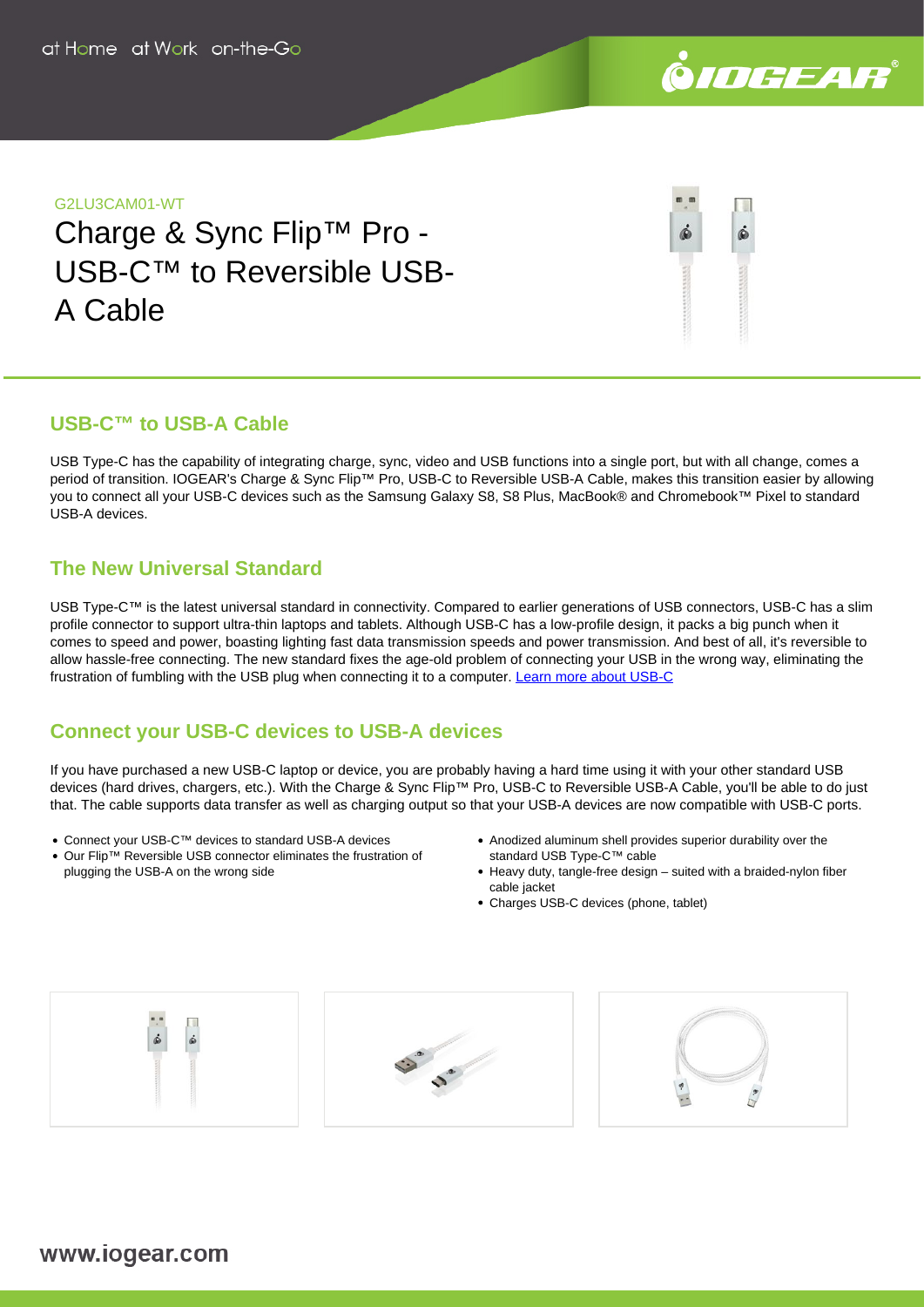



#### **Requirements**

## **Package Contents**

- USB-C enabled system
- $\bullet$  1 x
- G2LU3CAM01-WT
- 1 x Warranty Card